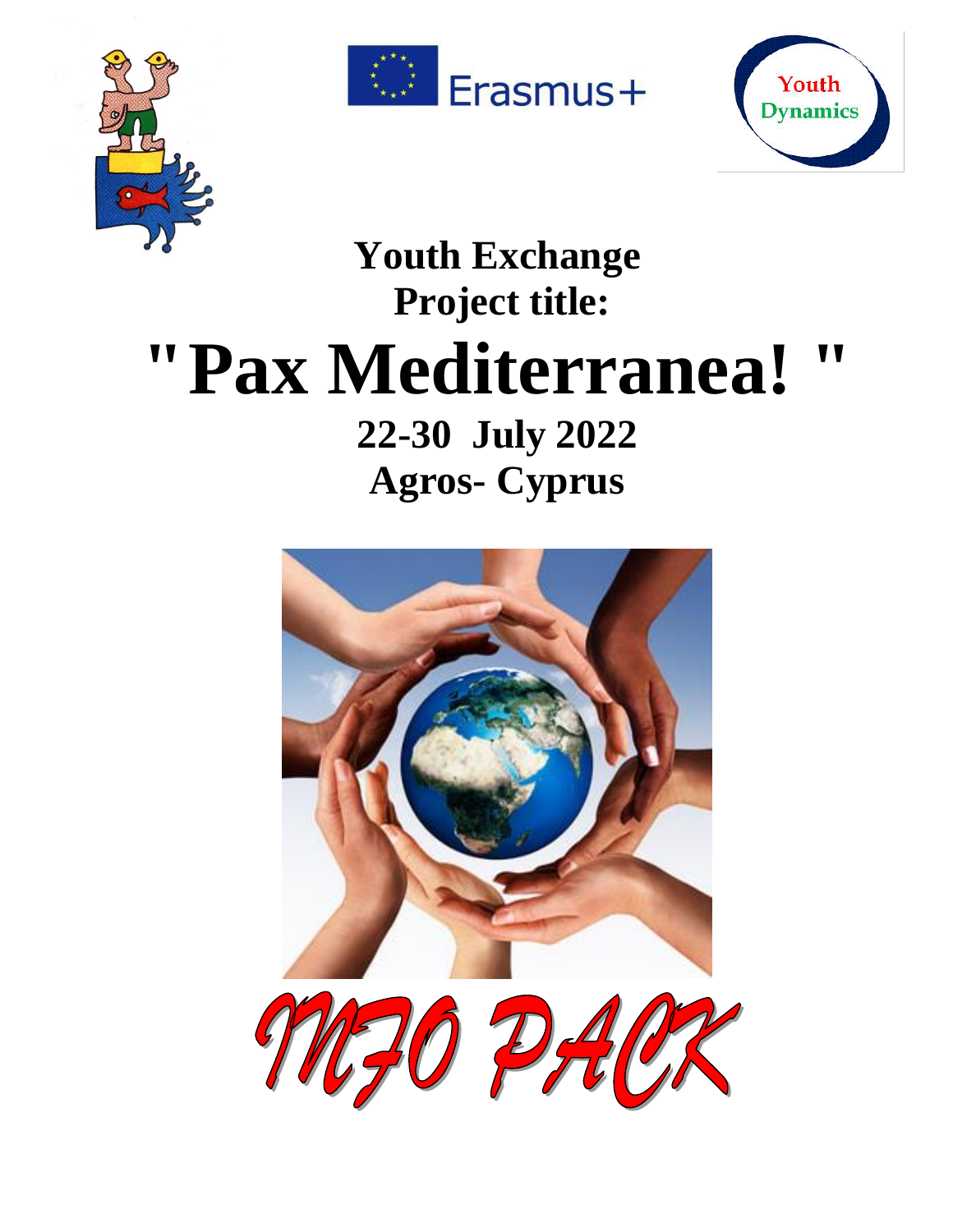Hello dear friends and partners,

We would like to welcome you to our project titled **" Pax Mediterranea! "** that will be hosted in Cyprus by Youth Dynamics in cooperation with partner groups from Spain, Italy, Malta, Greece, France and Portugal. In this INFO PACK you can read all the details of the project.

### **Project Summary**

" Pax Mediterranea! " is a youth exchange that will organised in Agros between 22-30/7/2022. In the project will take part 49 young people and 7 group leaders from 7 EU countries.

There are hundreds of warships in the Mediterranean, which is currently witnessing the largest gathering of warships since WWII. Political, economic, social, cultural, military and technological changes are also continuing at a rapid pace in a world that has suffered from the pain of the new order after the Cold War. The actual situation in the Mediterranean is one of the main causes of the wars, chaos, and continuing turmoil in Syria, Libya, Lebanon and Palestine.

So it is time for youth to take actions for Mediterranean Peace. The themes at the base of the exchange, will be: respect of human rights, promote PEACE and equality, social inclusion, overcoming of social and cultural barriers, and arts as a tool to promote the multicultural dialogue between youngsters coming from different countries. The Activity programme is clearly defined, realistic, balanced and linked to the objectives of the project and of ERASMUS+. The programme will use a variety of intercultural working methods and be adapted to the profile of participants. The project has a clear thematic concept on Human Rights, violence and Discrimination which participants wish to explore together.

The chosen theme has commonly agreed and reflects the interests and needs of participants.

This project will deal with the importance of reconciliation and peace building process stimulating the sense of solidarity and promoting the intercultural dialogue. The project will focus on different topics as well as will propose the participants different methodologies that can be used in order to work on the topics of the projects.

Our objectives for the project are:

- promoting peace building by introducing past successful non-violent actions, that made real impact

- giving skills and tools for transforming conflicts in both personal and professional life.

- making participants aware of their role in civic society and promote activism and responsibility

- build on participant's current competencies in non-formal education and peacebuilding

- make participants able to spread the ideas and knowledge on non-violent actions to young people Europe-wide

The project is centered to the idea that young people can positively contribute towards conflict prevention, the prevention of violent extremism and peace building. To achieve desired aim, we will use non-formal education methods, which include ice breaking activities, small team works, movie screening-discussion, simulation games, brainstorming, seeking for solutions, role-plays etc. By implementing this project participating youth will learn about extremism and

radicalization and explore its connection to the social exclusion. New competencies gained through participating in this project will also stimulate them to detect and respond properly to the hate speech cases, extremism and radicalization efforts. And, lastly, this project will promote youth interactions, networks and partnership, as well as raise awareness and understanding of other cultures and countries.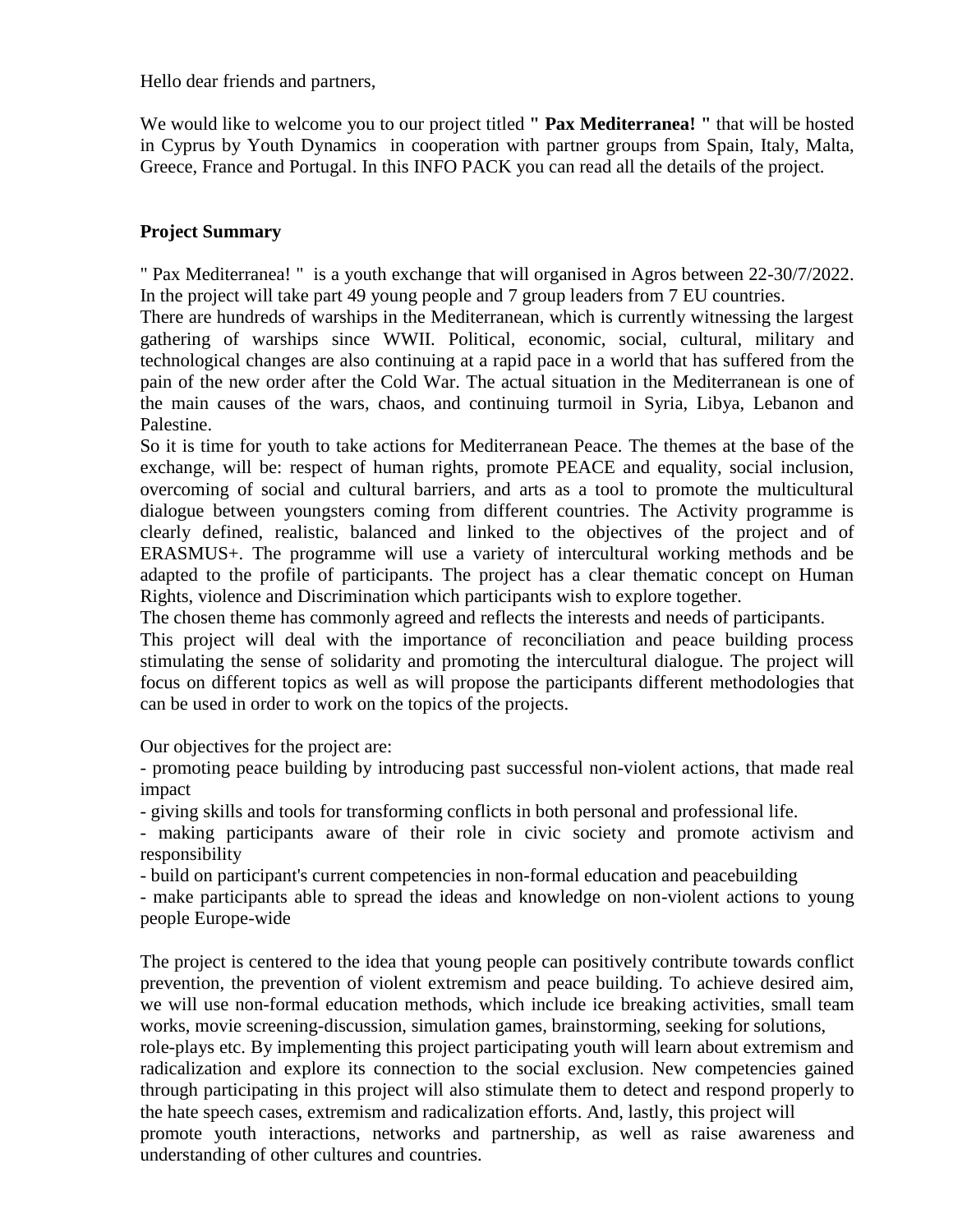# *Details of the project*

**Venue:** Agros , Cyprus **APV meeting** : **24-26 June2022 Youth Exchange Dates: 22-30 July 2022 APV participants** : 1 group leader

Youth Exchange participant No: 7 participants+ 1 group leaders. Total 8 persons per group

**Age:** Between 16-30 years old. No age limit for group leader

**Participant countries:** Cyprus, Spain, Italy, Malta, Greece, France and Portugal

**Language:** Project will be run in English.

**Emergency contact from Cyprus:** Vasilis - 00357-99473782

**DEADLINE for partners to select participants: 25 June 2022**

*Dates of the project*

**APV meeting: 24-26 June 2022**



**Youth exchange : 22-30 July 2022**

## *Participants*

Participants should be *responsible youngsters*, aged between 16 – 30 years. They should have an interest in the topic and be willing to learn and be motivated to share experiences with others. They should also be able to work in English since the working language of this Project will be *English*. Gender balance and group diversity in terms of different social and cultural backgrounds should be taken into consideration.

## *Reimbursment*

Unit costs of your travel expenses (see table below) will be covered by the organizers with the support of ERASMUS+ programme. In order to receive this money for transportation, please keep ALL original invoices, tickets, boarding-passes or any other transport document. The money will be reimbursed after submitting all the original documents via bank transfer, upon completion of the Mobility Tool+ by group leaders. There is a participation fee of 20 EUR to cover for extra costs and 2 day trips to other cities of Cyprus and other organizational costs

| N <sub>o</sub> | <b>Country</b> | <b>Max amount per person in Euro</b> |
|----------------|----------------|--------------------------------------|
|                | Malta          | 245                                  |
| $\overline{2}$ | Italy          | 330                                  |
| 3              | Spain          | 500                                  |
| 4              | Greece         | 245                                  |
| 5              | Portugal       | 500                                  |
| 6              | France         | 330                                  |

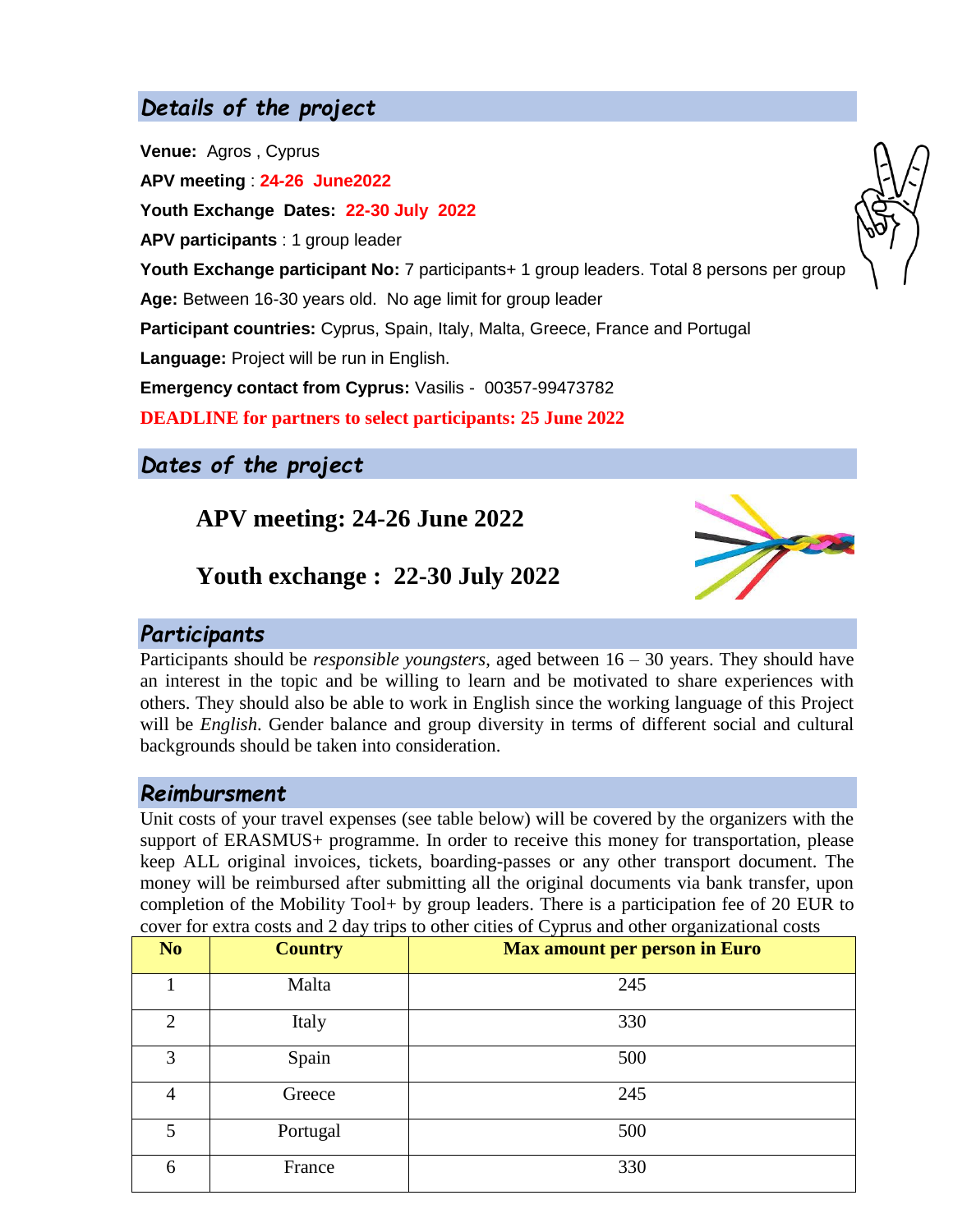Travel costs from home to the venue of the project and return. Please note: only cheapest means of transport/fares are subject to reimbursement. All amounts are expressed in Euros. The above amount is 30 euro less than the official travel costs of ERASMUS+. The reason we deducted this 30 EUR is because in the travel cost we should calculate the transfer from the airport to the venue, which costs approximately 15 EUR each way. It is a private coach hire, and depends also on the arrival/departure time, waiting time in case of a delay etc

# **Important!!**

 If you want you can come to Cyprus 1-2 days earlier or leave 1-2 later after the end of the project or on APV. Of course you have to cover this extra cost for accommodation and food by your own.

# **Very Important!!!!**

**ALL** participants must travel from their home country to Cyprus. We can not host people who come from a different country and not from their home country. Of course you can flight from a different country but your trip must start from your country. As an example a person from Italy can go to Greece by bus or train and take a flight from Greece to Cyprus. But we need also the bus or train tickets which confirm that he start he's journey from he's country.

| <b>Role</b>                       | <b>Name</b>                          | <b>Country</b> |
|-----------------------------------|--------------------------------------|----------------|
| Hosting organization              | <b>Youth Dynamics</b>                | Cyprus         |
| Applicant/Sending<br>organization | Comité de Liaison<br>Diagonal France | France         |
| Sending organization              | <b>CET Platform</b>                  | Greece         |
| Sending organization              | Associazione<br>Culturale Usamborgia | Italy          |
| Sending organization              | <b>Genista Research Foundation</b>   | Malta          |
| Sending organization              | Embaixada da<br>Juventude            | Portugal       |
| Sending organization              | <b>Asociacion Building Bridges</b>   | Spain          |

## *Partner groups*

# *European Health Card*

It is the participant's responsibility to have a travel health insurance or a European Health Card. The European Health Card is accepted in every country within the European Union, can be obtained for free and is valid for 1 year.

More info at:

<http://ec.europa.eu/social/main.jsp?catId=559>

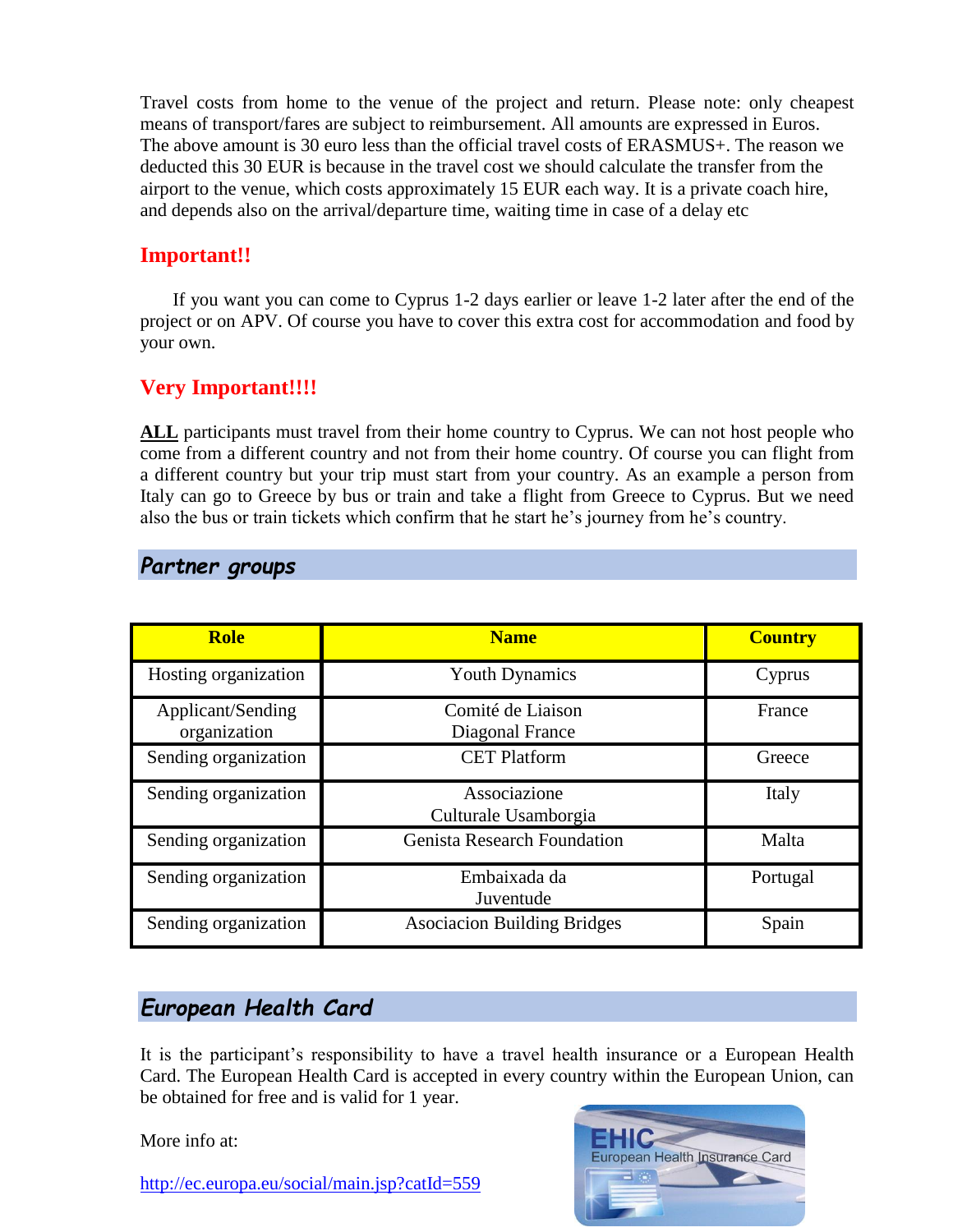# *Agros village*

Participants will be lodged in a hotel, centrally located in Agros, a beautiful village in the heart of Cyprus.Agros is a village in Limassol district, built amphitheatrically among high mountains. Its population is 800 people and it is one of the most interesting villages in Cyprus and Pitsillia area. Historical and cultural sites are kept in a natural environment of extraordinary beauty with the village maintaining the customs and its traditional character. The love for work and the progressiveness characterise its inhabitants. The village's modern roads make it a connection point between the cities of Nicosia and Limassol and the mountain of Troodos. Its main production line consists of grapes, garden products, fruit of excellent quality, soutzoukos, traditional type smoked products (sausages, lountza, choiromeri), traditional sweets and marmalades. Its inhabitants are also into tourism business (hotels, tourist apartments, inns, traditional coffee shops, taverns and bars.). More info at [www.agros.org.cy](http://www.agros.org.cy/) Agros is called the "ROZE village" as you can find a special kind of beautiful and fragrant roses. The locals use them to produce the famous rose water.

Rose water is produced from "rodi damaskini" which is a special cultivation of roses. These roses have a beautiful scent and they are the most adequate for the production of rose water. Every May in Agros we have the "Roze Festival" at the peak of roze blossom. The festival offer a choice of functions, activities, displays and demonstrations that delight anyone appreciating nature's beauty.



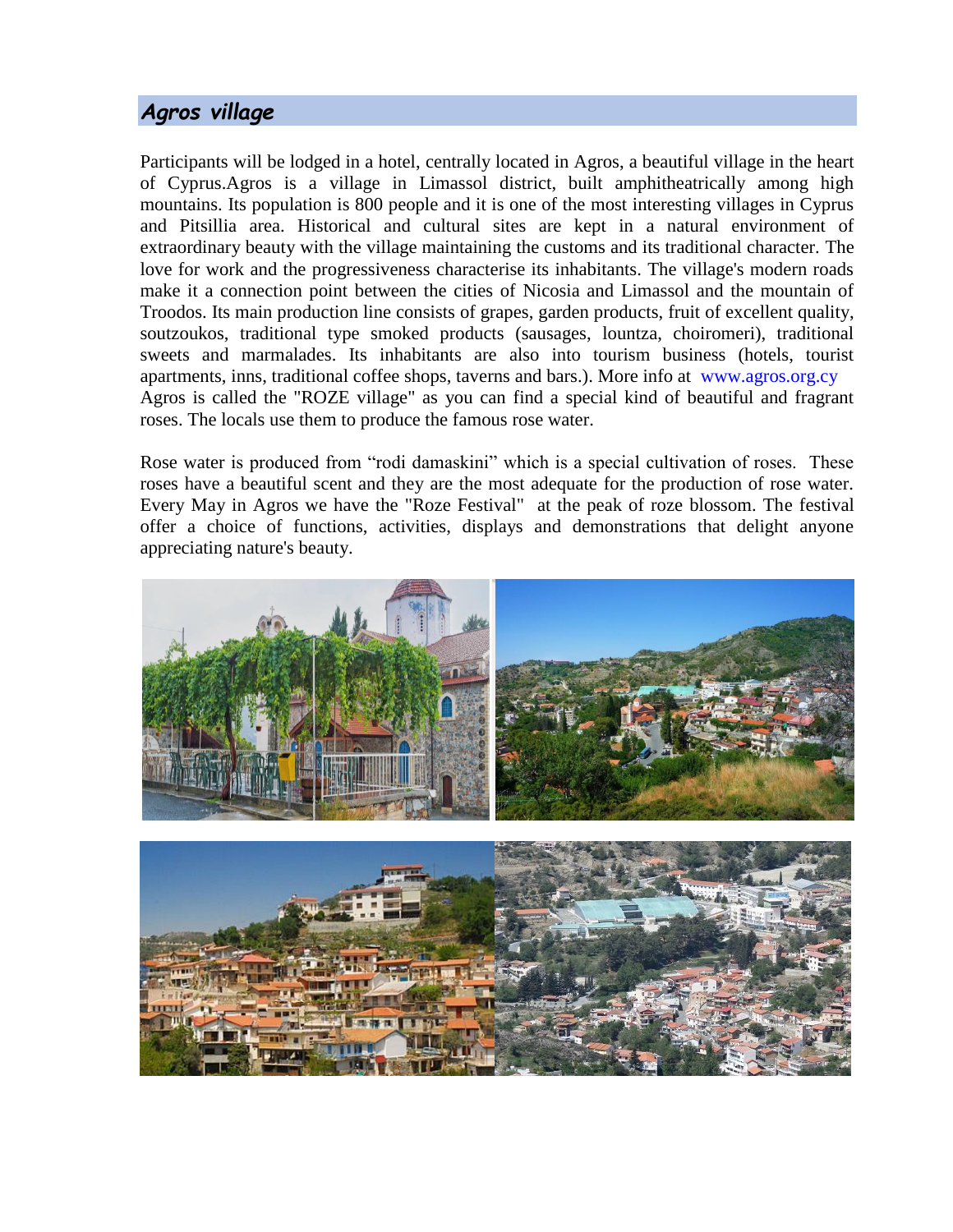# *Accomodation*

Participants will be lodged in Vlachos hotel in the centre of Agros, a beautiful village in the heart of Cyprus [\(www.agros.org.cy\)](http://www.agros.org.cy/). The hotel is very close of 2 supermarkets and offers free Wi-fi, Toilet and Shower in room (also sheets, towels), 2-3 beds in every room, Balcony in each room

So the only things you can bring is for your personal cleaning. And maybe some adaptors in order to charge your mobile phone or PC.



## *Climate*

The average daytime temperature in July is around  $35^{\circ}$ C and you are advised to bring summer as well cool clothes as during the night, the temperature drops down,.

#### *Entry to the island*

Larnaca airport is the nearest to the venue. Cyprus has a second airport situated in Paphos, however transportation between Paphos and the venue is more difficult.

#### **IMPORTANT:**

Ercan is an airport in the Northern part of Cyprus, which is occupied by Turkey, and it is considered to be an illegal airport, not belonging to the Republic of Cyprus. Therefore, the European Union cannot cover travel expenses between any country and that airport. This is not our personal opinion, but a policy of Cyprus Republic that we have to respect. Therefore, we are asking you to book your flights with the cheapest flights from one of the 2 legal airports of Cyprus.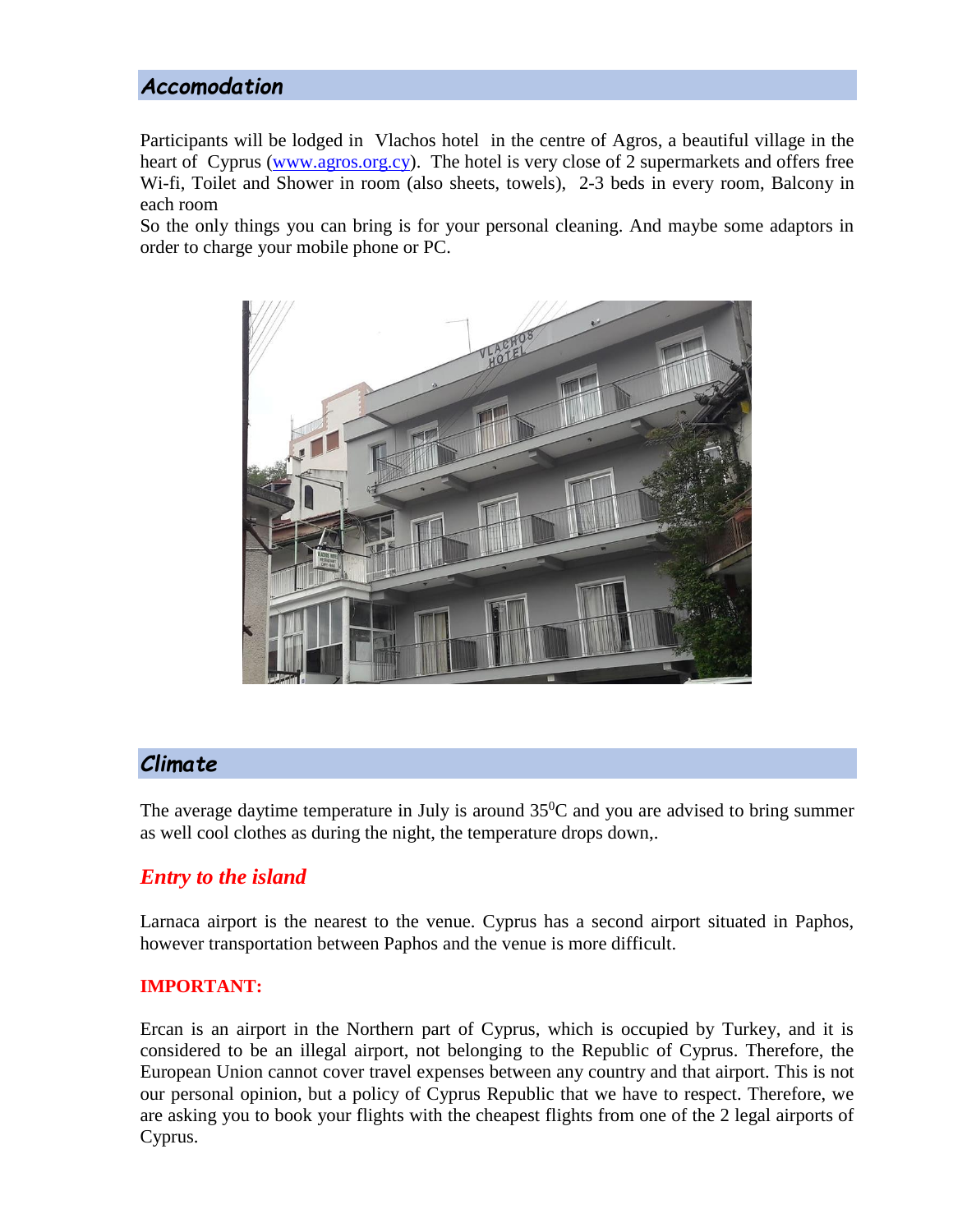# *Coming to the venue of the project (Agros village)*

When you arrive in Larnaca or in Paphos airport, we will arrange a bus to pick you up from there and bring you to Agros village. The trip from airport to the venue of the project will take about 1.5 hour.



*Safety Information vs COVID-19*

As hosting organization, we made our best to rethink about our project, local activities and accommodation in order to comply with the standards of the new normal. Your mobility experience is redesigned by considering Cypriot regulations and heath / safety recommendations from the European Union and World Health Organization. Please read below mentioned regulations which is prepared for your maximum safety and comfort during your stay in Cyprus:

- We will use cleaning and disinfecting protocols to clean rooms after participants depart from activities rooms, with particular attention paid to high-touch items. The youth will be welcomed in already cleaned and disinfected rooms.
- We do not give the participants' privacy information to third parties.
- The participant is required to have the insurance in order, also travel insurance in case of quarantine or travel suspension due to COVID-19 measures.
- Before activity participants are recommended to avoid public events and gatherings due to COVID-19 remaining danger.
- We keep safe distance indoors and outdoors, maintain hand hygiene and wear masks.
- Accommodation of participants is more space to ensure more personal space.
- Participants will maintain the "group bubble" during the activity for more safety.
- We recommend taking direct flights to Cyprus and back if is possible.
- If a participant develops respiratory symptoms, they will be isolated and tested for COVID-19. The group will continue working normally. If COVID test returns positive, the group will be isolated and tested for COVID. We follow the national guidelines to ensure safety of participants and staff.

In this official Cyprus webpage you can read all the important information guidelines, announcements, press releases and updates about travel restrictions and countries categorized according to their epidemiological situation:

- **<https://www.pio.gov.cy/coronavirus/eng>**
- **<https://www.pio.gov.cy/coronavirus/eng/categories/en-fly>**

**Since 1st of March 2022 the vaccinated people from EU don't need any test to enter Cyprus. Non vaccinated people will need Rapid test 24 hours or PCR 72 hours before their flight.**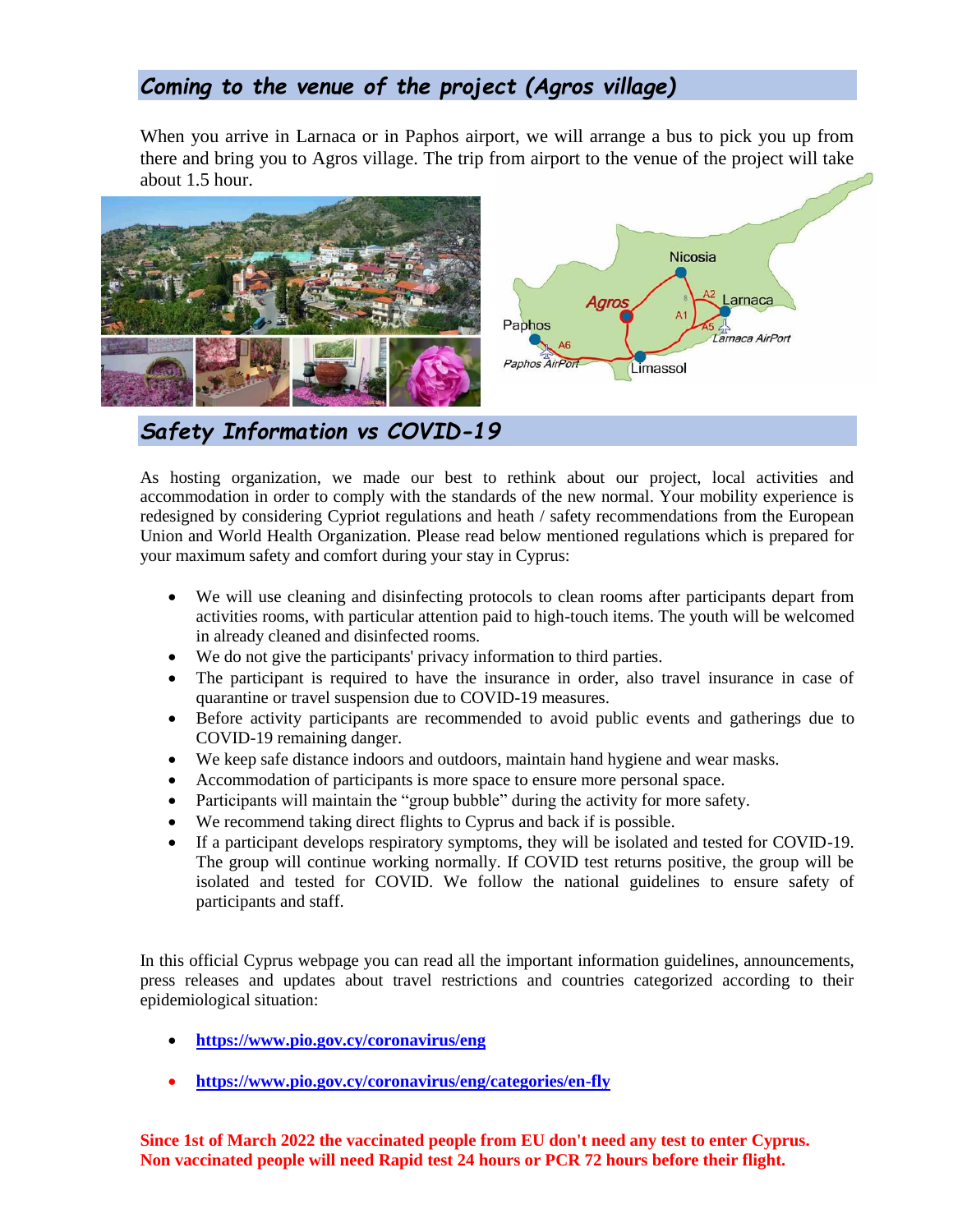# **What to bring:**

In order for everybody to have a really good time, we would like you to bring some things which we believe are important for the participation of all the participants and for the success of the Youth Exchange.

- $\checkmark$  Necessary documents such as passports, travel documents, etc.
- $\checkmark$  Comfortable clothes and shoes
- $\checkmark$  Towels
- $\checkmark$  Personal care products, such as shower gel, shampoo, comb, etc.
- $\checkmark$  Hair dryer
- $\checkmark$  AC power (Power adapter)
- $\checkmark$  cameras, laptops and other equipment making life and work easier;
- $\checkmark$  information about your country (books, brochures, posters, postcards, video, PowerPoint presentation, music, etc.);
- $\checkmark$  information about the organization you come from (brochures, PowerPoint) presentation, video, etc.);
- $\checkmark$  Some traditional stuff a typical taste: food/drink, music, flag of your country for the intercultural evening
- $\checkmark$  Medicine, if you regularly take any
- $\checkmark$  Money (Some of the partner countries of the project are using euro)
- $\checkmark$  And above all bring joy and lots of positive energy !!
- $\checkmark$  Endless amounts of good mood and motivation for work and leisure!
- $\checkmark$  Positive attitude, desire to learn and meet cool new people! :)



#### **COSTS:**

- The project is funded within the frames of ERASMUS+ program
- Travel cost up to the travel limit according the distance calculator of EU
- Food and accommodation